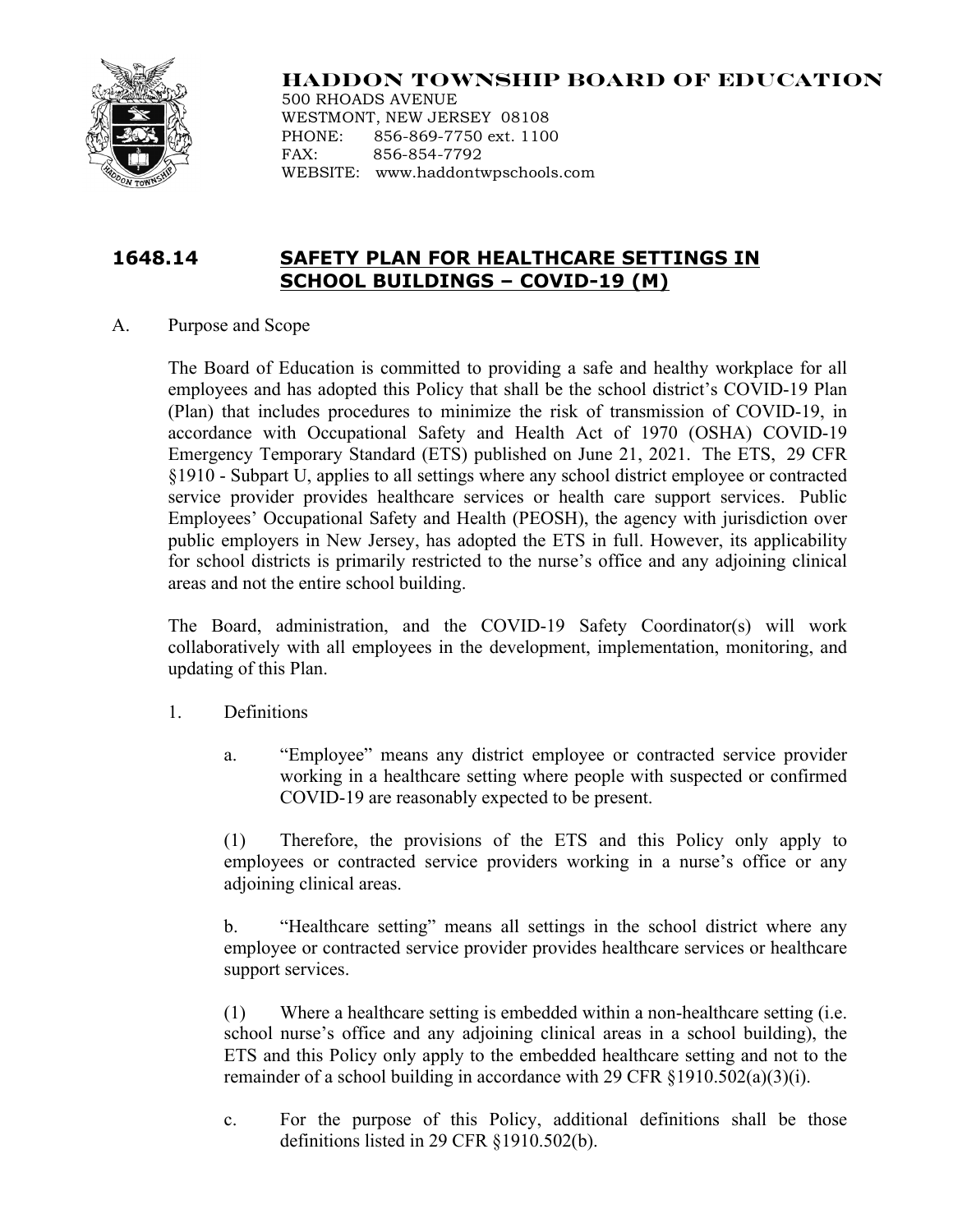- 2. The school district has multiple healthcare settings that are substantially similar; therefore; has developed and adopted this single Plan for these substantially similar healthcare settings, with site-specific considerations included in this Plan. The healthcare settings in the school district are listed in Appendix 1.
	- a. Any school district health care settings that are not substantially s imilar, the school district shall develop and adopt separate COVID-19 Plans for each healthcare setting and list them in Appendix 1.
- B. Roles and Responsibilities for School District Employees
- 1. The school district's goal in adopting this Policy is to prevent the transmission of COVID-19 in the school district's healthcare settings. All staff members are responsible for supporting, complying with, and providing recommendations to further improve this Plan.
- 2. The Superintendent will designate a COVID-19 Safety Coordinator(s) who shall implement and monitor this Plan. The COVID-19 Safety Coordinator(s) shall have the school district's full support in implementing and monitoring this Plan, and has authority to ensure compliance with all aspects of this Plan.
- C. Hazard Assessment and Worker Protections
- 1. The Superintendent of Schools or designee will conduct a specific hazard assessment of its healthcare settings to determine potential hazards related to COVID-19.

a. A hazard assessment will be conducted initially and whenever changes in a healthcare setting in the school district create a new potential risk of employee exposure to COVID-19 (e.g., new work activities in the healthcare setting).

2. The Superintendent has developed and the Board has adopted this Plan that includes the procedures the school district will use to determine an employee's vaccination status as outlined in Appendix 2.

> a. In the event the Superintendent or designee cannot or does not determine or confirm the vaccination status of an employee, the employee shall be presumed to be unvaccinated.

- 3. All completed hazard assessment forms and results will be attached to this Plan in Appendix 3 and will be accessible to all employees at each school district facility.
- 4. The school district will address the hazards identified by the assessment, and have included in this Plan the procedures to minimize the risk of transmission of COVID-19 for each employee. These procedures are included in the following Appendices: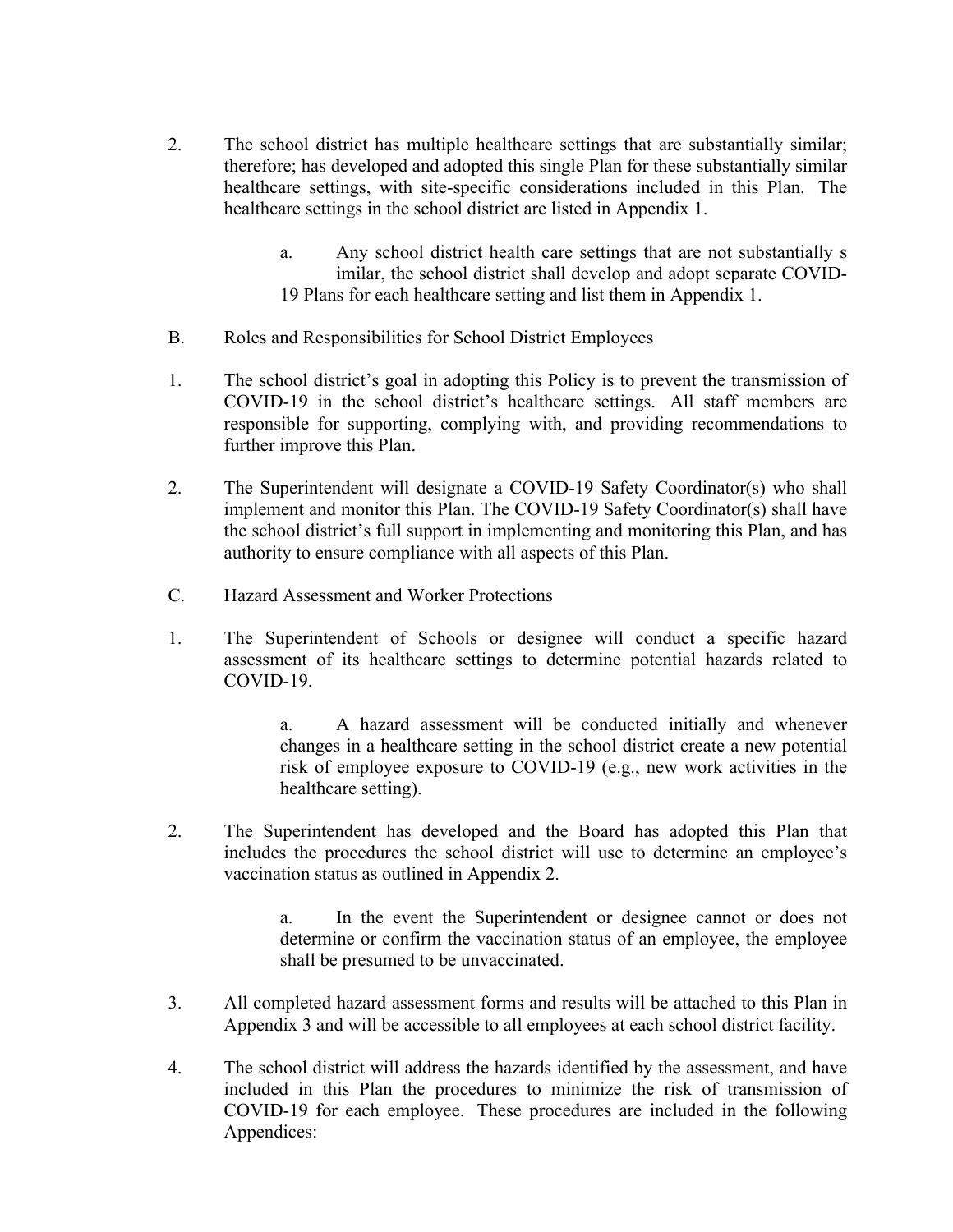- a. Patient Screening and Management
- (1) In healthcare settings in the school district where direct patient care is provided, the school district will include protocols addressing patient screening and management in Appendix 4.
- b. Standard and Transmission-Based Precautions
- (1) The school district will develop and implement procedures to adhere to Standard and Transmission-Based Precautions in accordance with CDC's "Guidelines for Isolation Precautions" which are included in Appendix 5.
- 5. Personal Protective Equipment (PPE)

a. The school district will provide and ensure that employees wear approved facemasks or a higher level of respiratory protection.

b. The school district will include protocols to address PPE for healthcare settings in Appendix 6.

6. Physical Distancing

a. The school district will ensure that each employee is separated from all other people in the healthcare setting by at least six feet when indoors, unless it can be demonstrated that such physical distance is not feasible for a specific activity.

(1) Where maintaining six feet of physical distance is not feasible, the school district will ensure employees are as far apart from other people as possible.

b. Physical distancing will be implemented, along with the other provisions required by the ETS, as part of a multi-layered infection control approach for all healthcare settings.

c. The school district will include protocols to address physical distancing for healthcare settings in Appendix 7.

#### 7. Physical Barriers

a. The school district will install physical barriers at each fixed work location outside of direct patient care areas where each employee is not separated from all other people by at least six feet of distance and spacing cannot be increased, unless it can be demonstrated that it is not feasible to install such physical barriers.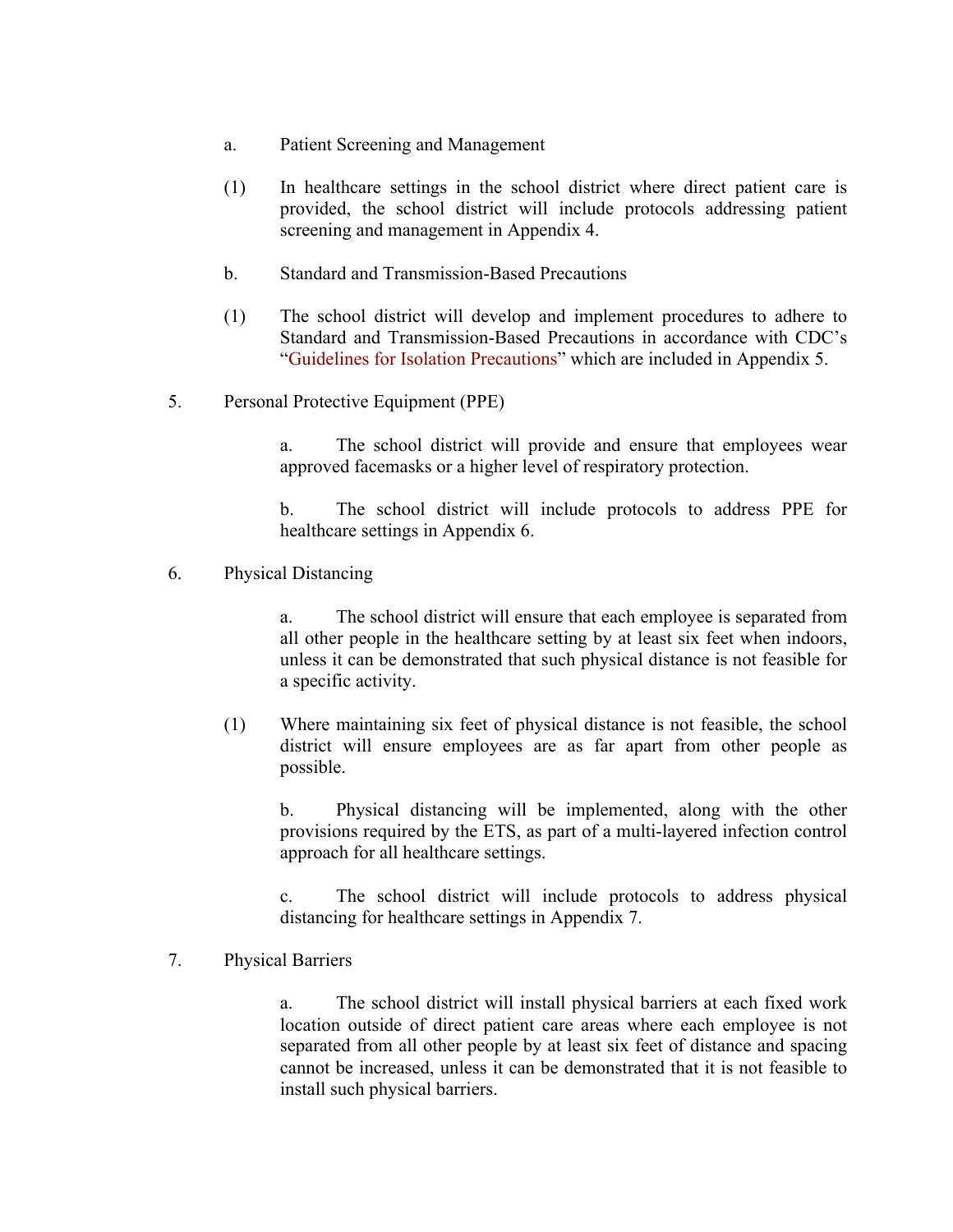b. Physical barriers will be implemented, along with the other provisions required by the ETS, as part of a multi-layered infection control approach for all healthcare settings.

c. The school district will include protocols to address physical barriers for healthcare settings in Appendix 8.

8. Cleaning and Disinfecting in the Healthcare Setting

a. The school district will implement policies and procedures for cleaning, disinfecting, and hand hygiene, along with the other provisions required by the ETS, as part of a multi-layered infection control approach for all healthcare settings.

b. The school district will include protocols to address cleaning and disinfecting for healthcare settings in Appendix 9.

### 9. Ventilation

a. The school district will implement procedures for each facility's heating, ventilation, and air conditioning (HVAC) system and include protocols addressing ventilation for healthcare settings in Appendix 10.

b. Ventilation policies and procedures will be implemented, along with the other provisions required by the ETS, as part of a multi-layered infection control approach.

c. The Superintendent or designee will identify the building manager, HVAC professional, or maintenance employee who can certify that the HVAC system(s) are operating in accordance with the ventilation provisions of the ETS and list the individual(s) in Appendix 10.

- D. Health Screening and Medical Management
- 1. Health Screening

a. "Screening" means, for the purpose of this Policy, asking questions to determine whether a person is COVID-19 positive or has symptoms of COVID-19.

b. The school district will include protocols to address health screening for employees in Appendix 11.

2. Employee Notification to Employer of COVID-19 Illness or Symptoms

a. The school district will include protocols to address employee notification to employer of COVID-19 illness or symptoms for employees in Appendix 11.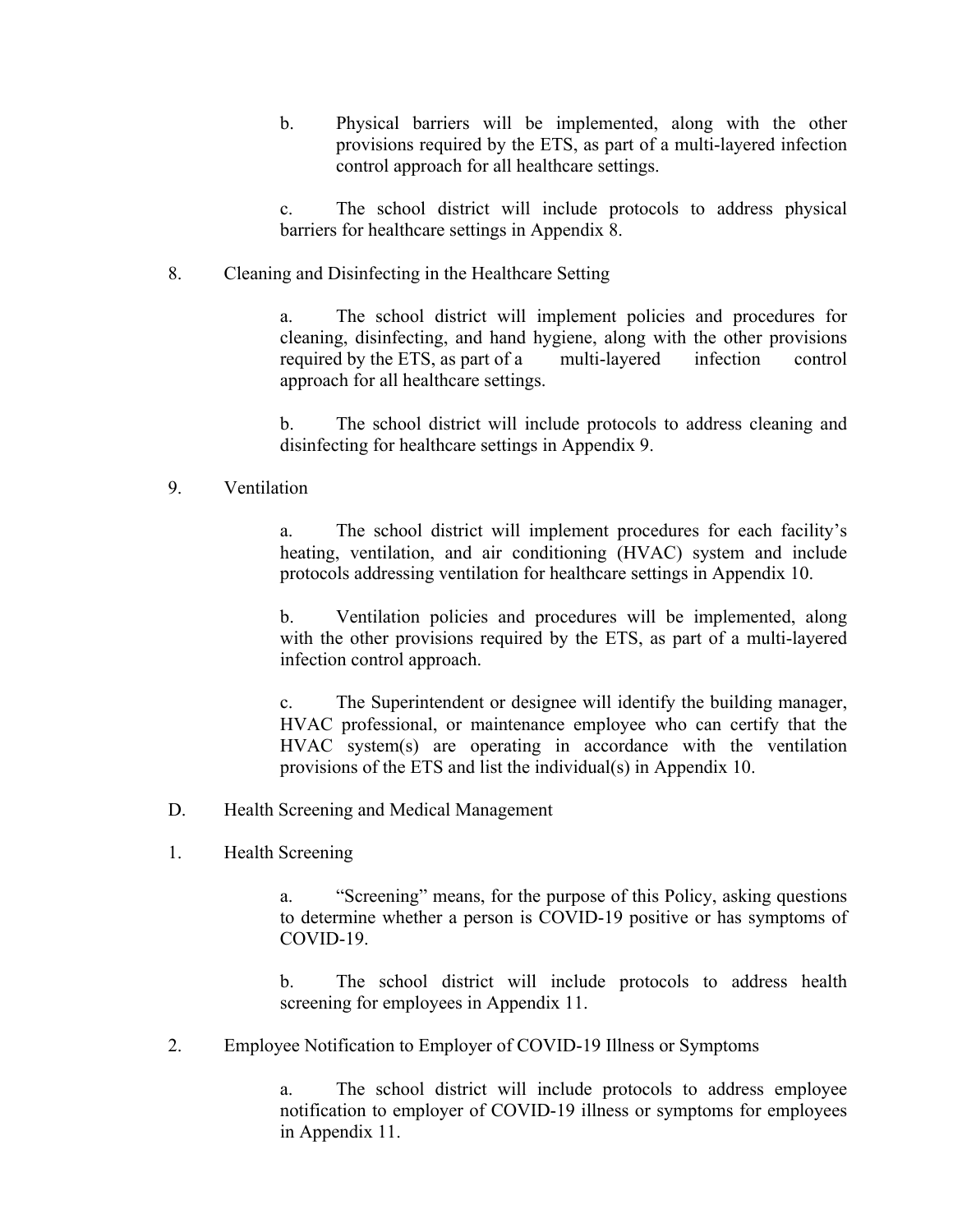3. Employer Notification to Employees of COVID-19 Exposure in the Healthcare Setting

> a. The school district will include protocols to address employer notification of COVID-19 exposure to employees in Appendix 11.

- 4. Medical Removal from the Healthcare Setting
- a. The school district will include protocols to address medical removal from the healthcare setting for employees in Appendix 11.
- 5. Return to Work Criteria
	- a. The school district will include protocols to address return to work criteria for employees in Appendix 11.
- 6. Medical Removal Protection Benefits
	- a. The school district will continue to pay employees who have been removed from the healthcare setting under the medical removal provisions of the ETS. When an employee has been removed from the healthcare setting and is notworking remotely or in isolation, the school district shall pay and provide benefits in accordance with the Plan addressed in Appendix 12.
- E. Vaccinations
- 1. The school district encourages employees to receive the COVID-19 vaccination as a part of a multi-layered infection control approach. The school district will support COVID-19 vaccination for each employee by providing reasonable time and paid leave to each employee for vaccination and any side effects experienced following vaccination.
- 2. The school district will include protocols to address vaccination for employees in Appendix 13.
- F. Training
- 1. The school district will implement policies and procedures for employee training, along with the other provisions required by the ETS, as part of a multi-layered infection control approach.
- 2. The school district will include protocols to address training for employees in Appendix 14.
- G. Anti-Retaliation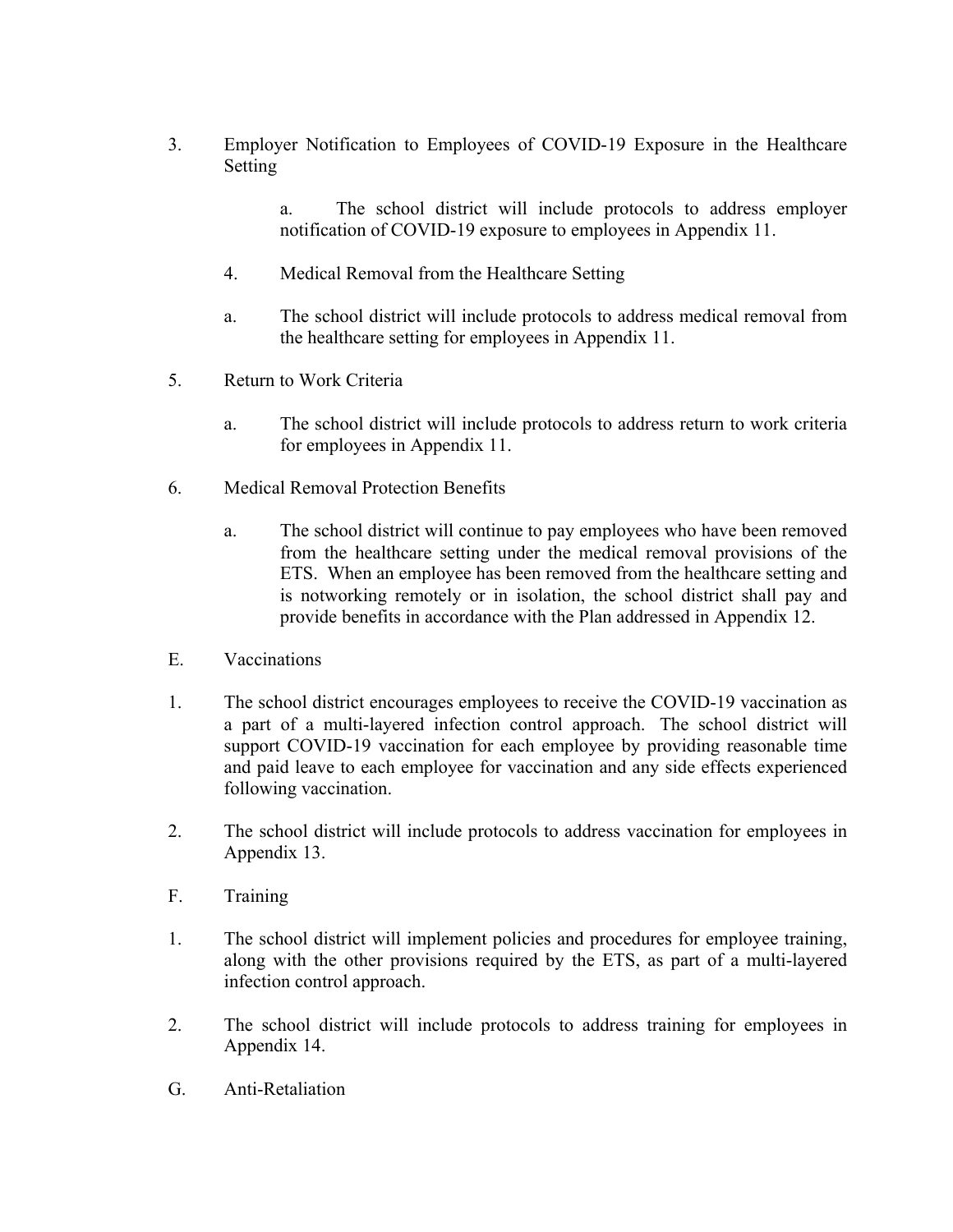- 1. The school district will inform each employee that employees have a right to the protections required by the ETS, and that employers are prohibited from discharging or in any manner discriminating against any employee for exercising their right to protections required by the ETS, or for engaging in actions that are required by the ETS.
- 2. The school district will not discharge or in any manner discriminate against any employee for exercising their right to the protections required by the ETS, or for engaging in actions that are required by the ETS.
- H. Requirements Implemented at No Cost to Employees
- 1. The school district will comply with the provisions of ETS at no cost to its employees, with the exception of any employee self-monitoring conducted under D. above.
- I. Recordkeeping
- 1. The school district will retain all versions of this Policy to comply with the ETS while the ETS remains in effect.
- 2. The school district will establish and maintain a COVID-19 log to record each instance in which an employee is COVID-19 positive, regardless of whether the instance is connected to exposure to COVID-19 at work.

a. The COVID-19 log will contain, for each instance, the employee's name, one form of contact information, occupation, location where the employee worked, the date of the employee's last day in the healthcare setting, the date of the positive test for, or diagnosis of, COVID-19, and the date the employee first had one or more COVID-19 symptoms, if any were experienced.

3. The school district will record the information on the COVID-19 log within twenty-four hours of learning that the employee is COVID-19 positive.

> a. The school district will maintain the COVID-19 log as a confidential medical record and will not disclose it except as required by the ETS or other Federal law.

- b. The school district will maintain and preserve the COVID-19 log while the ETS remains in effect.
- 4. By the end of the next business day after a request, the school district will provide, for examination and copying:

a. All versions of this Policy which is the written Plan for all employees;